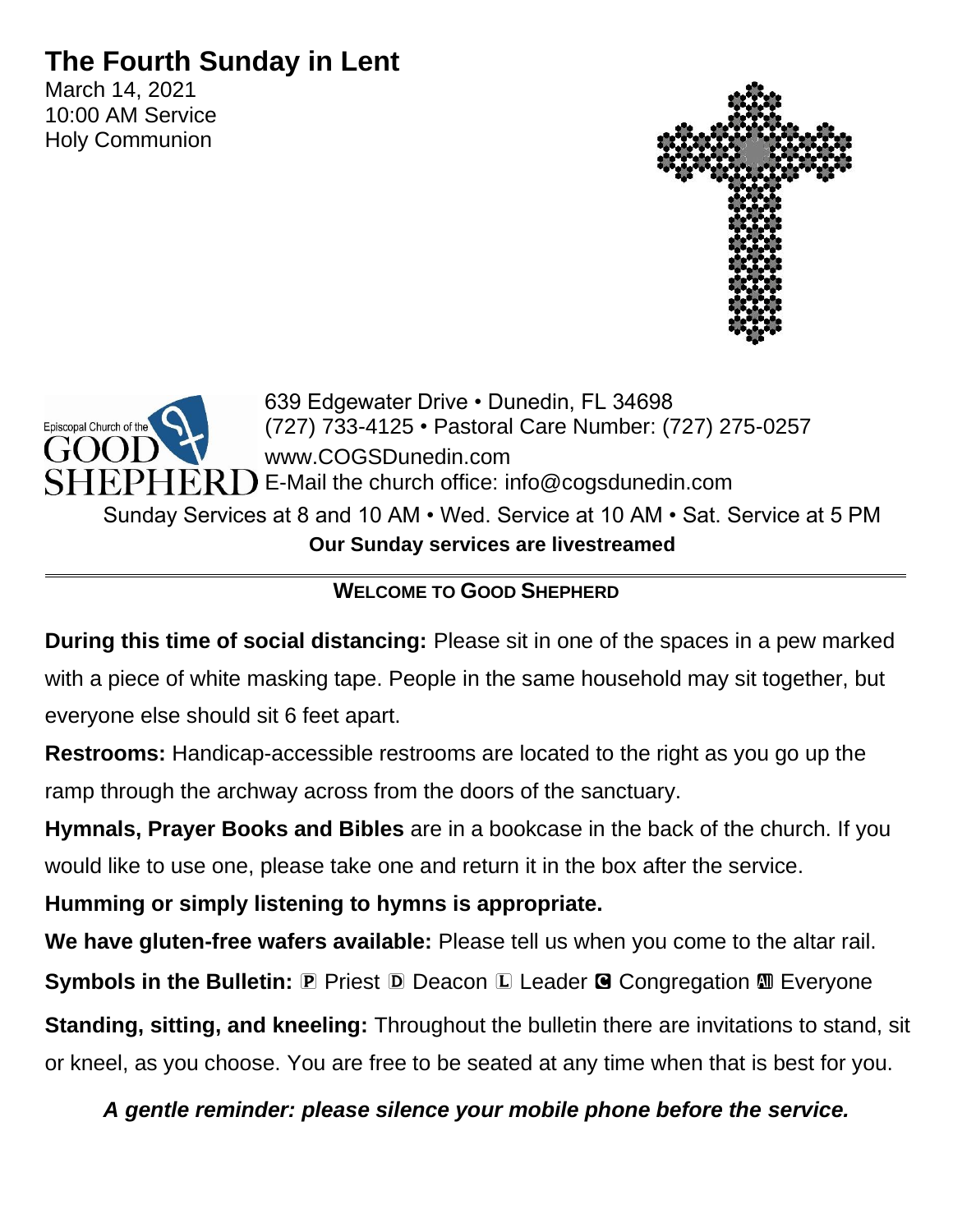## **GATHERING FOR WORSHIP**

**PRELUDE** The Peace May Be Exchanged D. Locklair

*[During the Prelude, please prepare for worship by observing attentive silence.]*

**WELCOME AND ANNOUNCEMENTS** *[Please be seated.]*

**MISSION MOMENT**

## **ACCLAMATION**

*[Please stand.]*

- P Bless the Lord who forgives us all our sins.
- C **His mercy endures forever. Amen.**

**COLLECT FOR PURITY**

a **Almighty God, to you all hearts are open, all desires known, and from you no secrets are hid: Cleanse the thoughts of our hearts by the inspiration of your Holy Spirit, that we may perfectly love you, and worthily magnify your holy Name; through Christ our Lord. Amen.**

**PROCESSIONAL HYMN** *God Is Here!*

*God is here! As we your people meet to offer praise and prayer, may we find in fuller measure what it is in Christ we share. Here, as in the world around us, all our varied skills and arts wait the coming of the Spirit into open minds and hearts.*

*Lord of all, of church and kingdom, in an age of change and doubt, keep us faithful to the gospel; help us work your purpose out. Here, in this day's dedication, all we have to give, receive; we, who cannot live without you, we adore you! We believe!*

## **THE COLLECT OF THE DAY**

- P The Lord be with you.
- C **And also with you.**
- P Let us pray… … Gracious Father, whose blessed Son Jesus Christ came down from heaven to be the true bread which gives life to the world: Evermore give us this bread, that he may live in us, and we in him; who lives and reigns with you and the Holy Spirit, one God, now and for ever.

C **Amen.**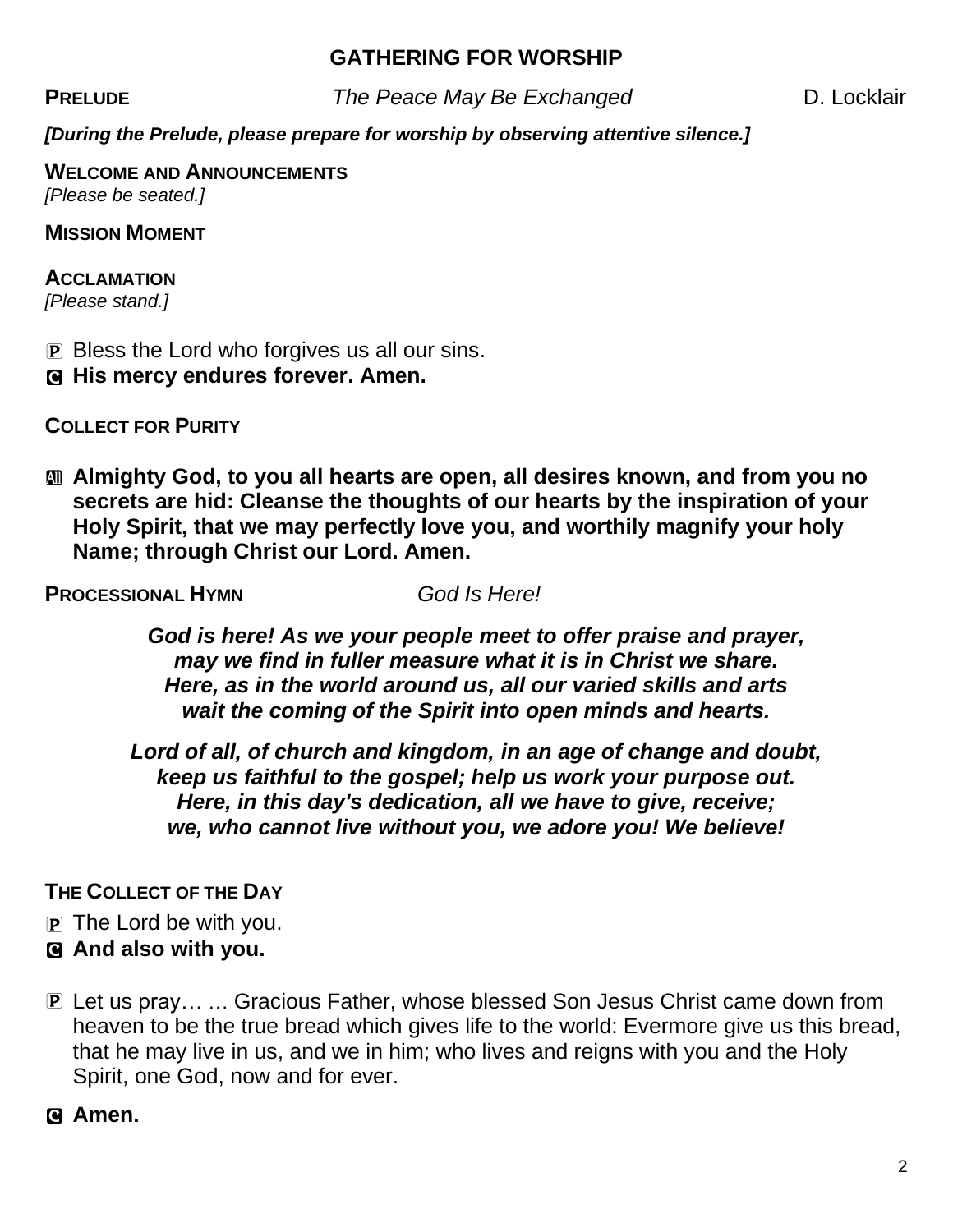## **WORD OF GOD**

**The Readings:** Numbers 21:4-9, Psalm 107:1-3, 17-22, Ephesians 2:1-10, John 3:14-21 *[Please be seated.]*

## **The First Reading**

L *The First Reading is taken from Numbers, Chapter 21…*

From Mount Hor the Israelites set out by the way to the Red Sea, to go around the land of Edom; but the people became impatient on the way. The people spoke against God and against Moses, "Why have you brought us up out of Egypt to die in the wilderness? For there is no food and no water, and we detest this miserable food." Then the Lord sent poisonous serpents among the people, and they bit the people, so that many Israelites died. The people came to Moses and said, "We have sinned by speaking against the Lord and against you; pray to the Lord to take away the serpents from us." So Moses prayed for the people. And the Lord said to Moses, "Make a poisonous serpent, and set it on a pole; and everyone who is bitten shall look at it and live." So Moses made a serpent of bronze, and put it upon a pole; and whenever a serpent bit someone, that person would look at the serpent of bronze and live.

- L The Word of the Lord
- C **Thanks be to God.**

**The Psalm** [Tune: *O God, Our Help In Ages Past*] H 680 vs 1-4

*Give thanks to God, our gracious Lord, Whose mercy ever stands; Proclaim that God has brought us safe From our oppressors' hands.*

*From every land the Lord our God Has gathered, called us out, From farthest east and from the west, The north and from the south.*

*Some suffered for their sinful ways And their rebelliousness; They loathed all kinds of food and so Came near the gates of death.*

*Then in their trouble, they cried out To God to hear and save, And God sent forth the healing word To keep them from the grave.*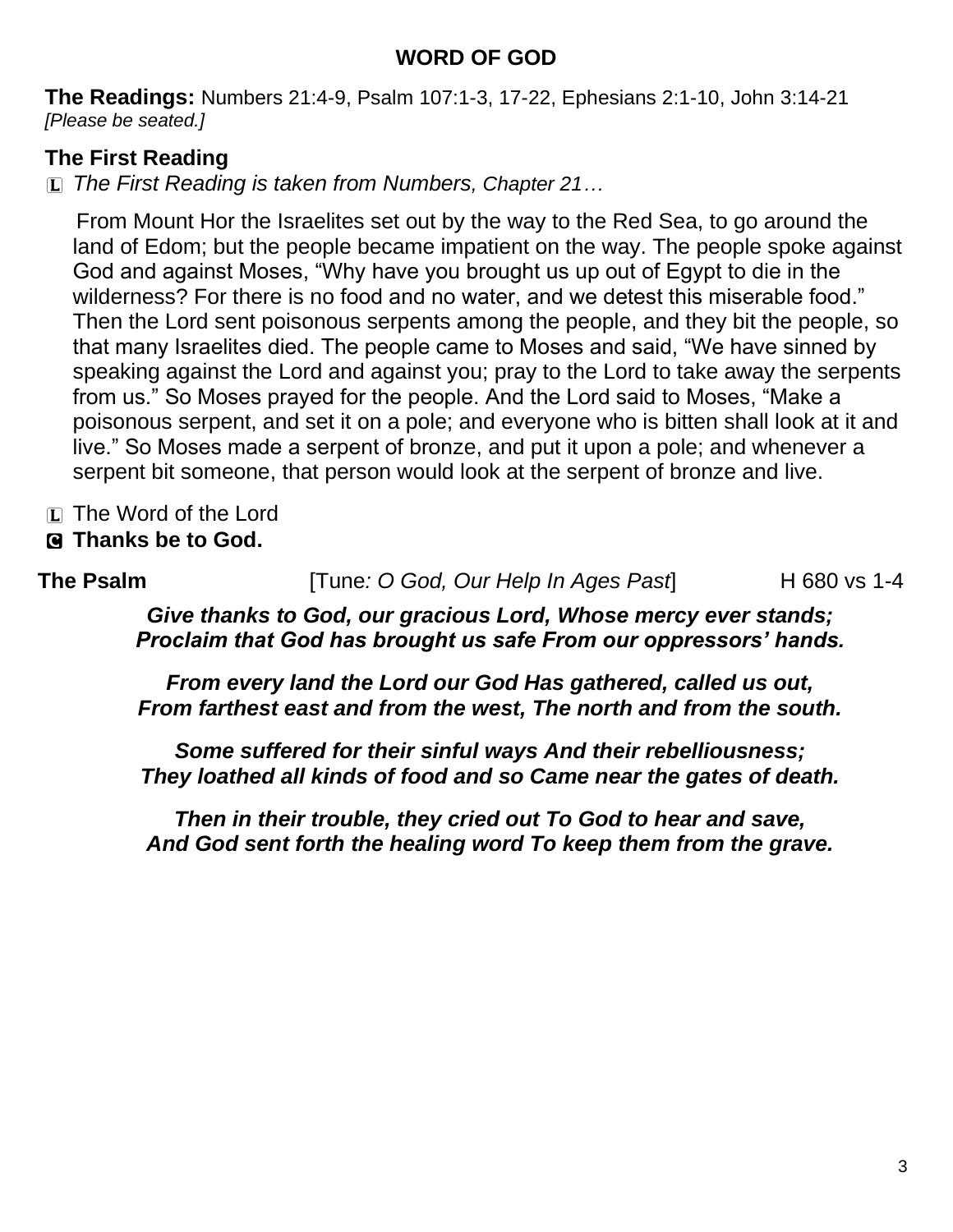## **The Second Reading**

L *The Second Reading is taken from Ephesians, Chapter 2…*

You were dead through the trespasses and sins in which you once lived, following the course of this world, following the ruler of the power of the air, the spirit that is now at work among those who are disobedient. All of us once lived among them in the passions of our flesh, following the desires of flesh and senses, and we were by nature children of wrath, like everyone else. But God, who is rich in mercy, out of the great love with which he loved us even when we were dead through our trespasses, made us alive together with Christ-- by grace you have been saved-- and raised us up with him and seated us with him in the heavenly places in Christ Jesus, so that in the ages to come he might show the immeasurable riches of his grace in kindness toward us in Christ Jesus. For by grace you have been saved through faith, and this is not your own doing; it is the gift of God-- not the result of works, so that no one may boast. For we are what he has made us, created in Christ Jesus for good works, which God prepared beforehand to be our way of life.

L The Word of the Lord.

## C **Thanks be to God.**

*[Please stand.]*

**ACCLAMATION** *Open Your Ears*

#### *Open your ears, O faithful people, open your ears and hear God's word. Open your hearts, O royal priesthood, God has come to you. Refrain*

*Refrain:*

*God has spoken to his people, bless his holy Name! And his words are words of wisdom, burning like a flame.*

*They who have ears to hear the message, they who have ears, then let them hear. They who would learn the way of wisdom, let them hear God's word. Refrain*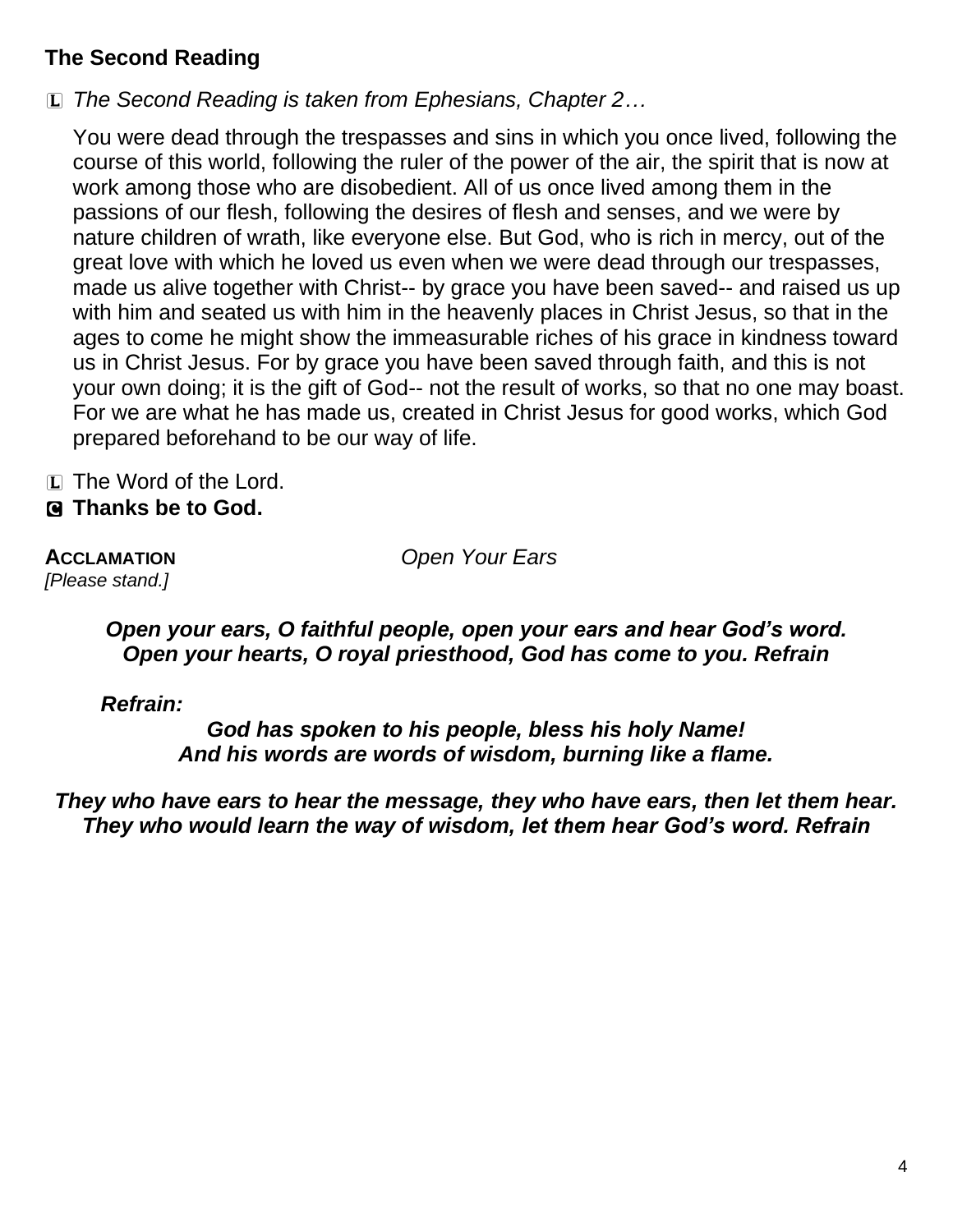## **The Gospel**

- D The Holy Gospel of our Lord Jesus Christ according to John.
- C **Glory to you, Lord Christ.**
- D Jesus said, "Just as Moses lifted up the serpent in the wilderness, so must the Son of Man be lifted up, that whoever believes in him may have eternal life. "For God so loved the world that he gave his only Son, so that everyone who believes in him may not perish but may have eternal life. "Indeed, God did not send the Son into the world to condemn the world, but in order that the world might be saved through him. Those who believe in him are not condemned; but those who do not believe are condemned already, because they have not believed in the name of the only Son of God. And this is the judgment, that the light has come into the world, and people loved darkness rather than light because their deeds were evil. For all who do evil hate the light and do not come to the light, so that their deeds may not be exposed. But those who do what is true come to the light, so that it may be clearly seen that their deeds have been done in God."
- D The Gospel of the Lord.
- C **Praise to you, Lord Christ.**

**Sermon** Michael Durning

## *[Please be seated.]* **NICENE CREED**

*[Please stand.]*

C **We believe in one God, the Father, the Almighty, maker of heaven and earth, of all that is, seen and unseen.**

**We believe in one Lord, Jesus Christ, the only Son of God, eternally begotten of the Father, God from God, Light from Light, true God from true God, begotten, not made, of one Being with the Father. Through him all things were made. For us and for our salvation he came down from heaven: by the power of the Holy Spirit he became incarnate from the Virgin Mary, and was made man. For our sake he was crucified under Pontius Pilate; he suffered death and was buried. On the third day he rose again in accordance with the Scriptures; he ascended into heaven and is seated at the right hand of the Father. He will come again in glory to judge the living and the dead, and his kingdom will have no end.**

**We believe in the Holy Spirit, the Lord, the giver of life, who proceeds from the Father and the Son. With the Father and the Son he is worshiped and glorified. He has spoken through the Prophets. We believe in one holy catholic and apostolic Church. We acknowledge one baptism for the forgiveness of sins. We look for the resurrection of the dead, and the life of the world to come. Amen.**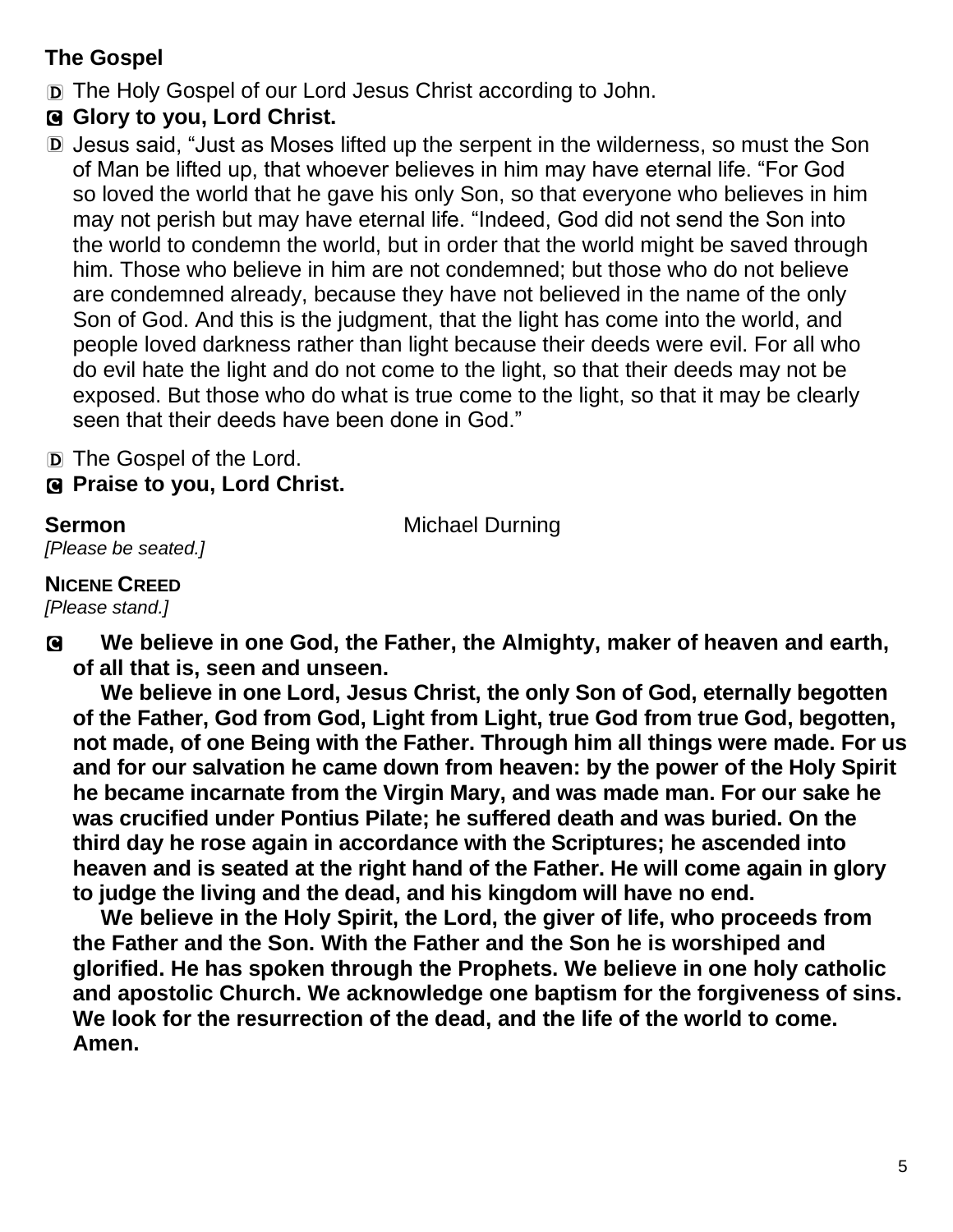## **PRAYERS OF THE PEOPLE**

*[Please stand, kneel, or sit, as you prefer.]*

- D Remembering that it is no longer we who live but Christ who lives in us, let us pray for the Church and for the world.
- L We pray for all who call you Lord. Enliven our common life, that together we may worship you joyfully, give our `hearts wholly to you in prayer, and gently commend to others the faith that is in us. We pray for all who are in need and who suffer [especially, *read names from notebook*]
- C **Lord Christ, live in us so that we are courageous agents of justice and compassion, and share our resources generously.**
- L We pray for the leaders around the world. Help them to respect all by considering others as equal to themselves, by thinking charitably towards all neighbors near and far, and by seeking to understand and appreciate those who differ from them.
- C **Lord Christ, live in us so that we love and serve others as you love and serve us.**
- L We pray for all who are responsible for the mission and ministry of the church, lay and ordained.
- C **Lord Christ, live in us so that we are humble, patient and act with integrity, using the values and promises of the Reign of God as the foundation of every decision, action or abstention.**
- L We pray for a sense of awe for all you have created and entrusted to us, including our own bodies, your creation, and the lives of others. We give thanks for birthdays this week, Hazel DeStefano, Cyndy Fahnestock, Isabelle Schueler, Wayne Morris. You open your hand and fill the earth with good things.
- C **Lord Christ, live in us so that we cherish the gifts you have given us, conserving and healing your creation for the sake of those who come after us.**
- L We pray for those whose life on this earth has ended, [especially, *read names from notebook*.] Let light perpetual shine upon them.
- C **Lord Christ, live in us so that we follow the good examples of your saints, who teach us to enjoy worldly goods and comforts in moderation, and to be honest in our daily life and work.**
- L Let your grace restore us, good Lord, and let your Spirit inspire us.
- C **Lord Christ, live in us and accomplish in us the work of your salvation, that we may show forth your glory in the world. Amen.**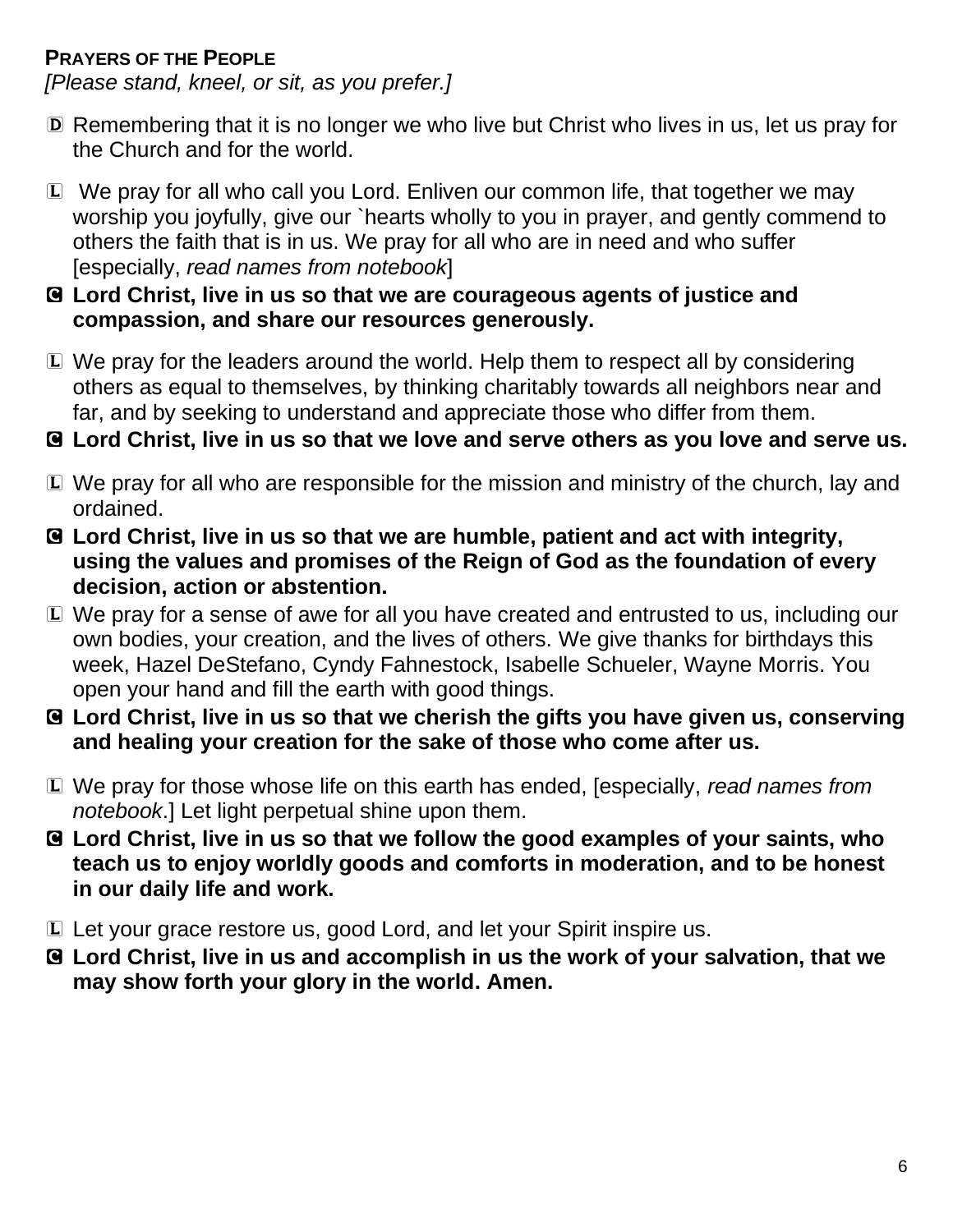#### **THE GREETING OF PEACE**

*[Please stand. During this time of social distancing, a wave or bow, accompanied by a smile and "the Peace of the Lord be with you," will do nicely.*]

 $\overline{p}$  The peace of the Lord be always with you.

### C **And also with you.**

## **THE HOLY COMMUNION**

#### **OFFERTORY SENTENCE**

D Let us with gladness present the offerings and oblations of our life and labor to the Lord.

**OFFERTORY** *What Wondrous Love is This* Southern Harmony

Julian Guini, soloist

*Please be seated. The offering plates are on stands in the front and the back of the church. If you wish, you may place an offering there.*]

#### **PRESENTATION**

*[Please stand]*

D We gladly present the fruits of our lives to the God who creates us, redeems us and sustains us. May we have the grace to use them to heal God's world.

**PRESENTATION HYMN** *When I Survey the Wondrous Cross* **H. 474 vs 4** 

*Were the whole realm of nature mine, that were an offering far too small; love so amazing, so divine, demands my soul, my life, my all.*

**THE GREAT THANKSGIVING:** Eucharistic Prayer A

- $\mathbf{P}$  The Lord be with you.
- C **And also with you.**
- P Lift up your hearts.
- C **We lift them to the Lord.**
- P Let us give thanks to the Lord our God.
- C **It is right to give him thanks and praise.**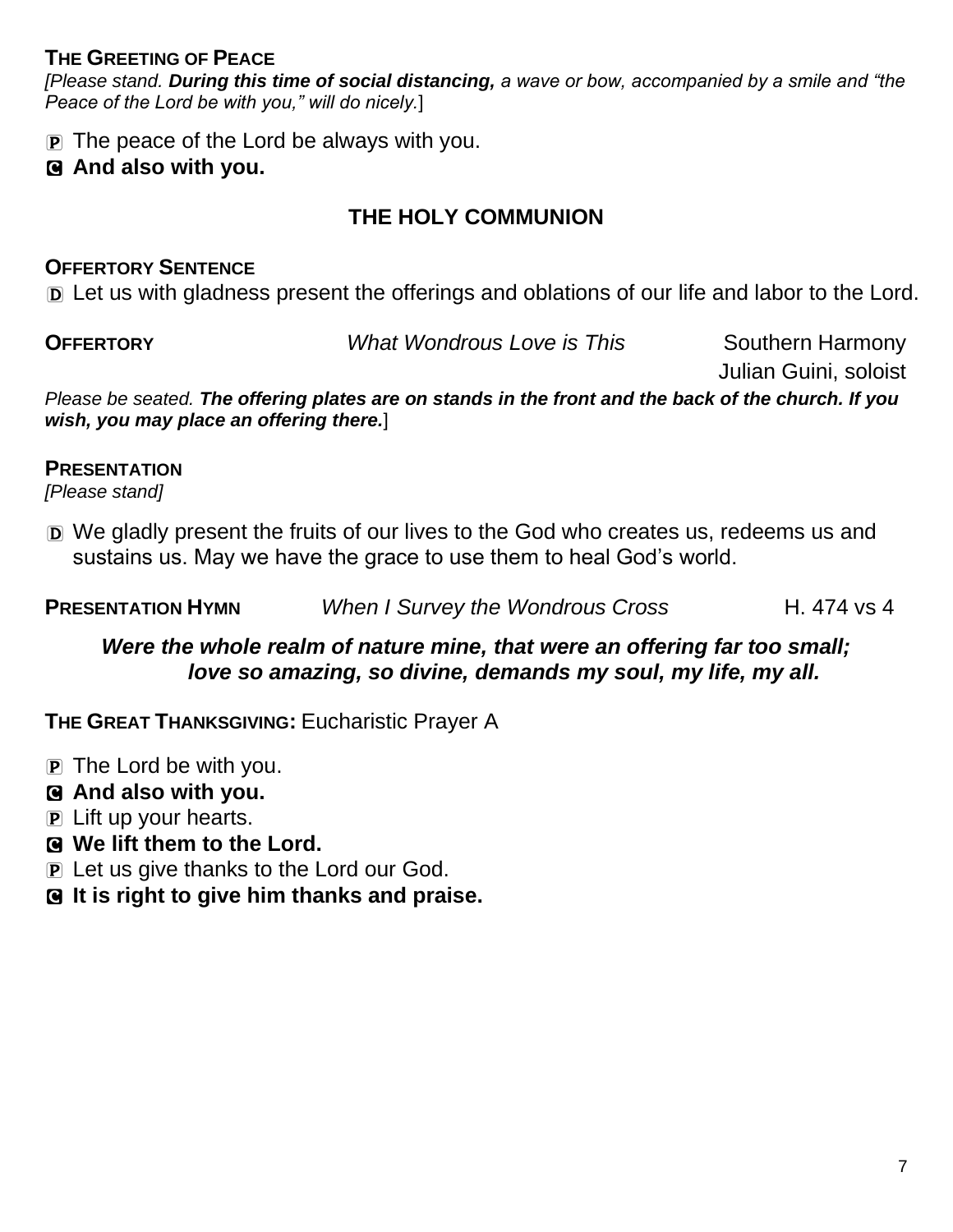- P It is right, and a good and joyful thing, always and everywhere to give thanks to you, Father Almighty, Creator of heaven and earth. Through Jesus Christ our Lord; who was tempted in every way as we are, yet did not sin. By his grace we are able to triumph over every evil, and to live no longer for ourselves alone, but for him who died for us and rose again. Therefore, we praise you, joining our voices with Angels and Archangels and with all the company of heaven, who for ever sing this hymn to proclaim the glory of your Name:
- A *Holy, holy, holy Lord, God of power and might, Holy, holy, holy Lord, God of power and might, heaven and earth are full, full of your glory. Hosanna in the highest. Hosanna in the highest. Blessed is he who comes in the name of the Lord. Hosanna in the highest. Hosanna in the highest.*

*[Please stand or kneel, as you choose.]*

**P** Holy and gracious Father: In your infinite love you made us for yourself, and, when we had fallen into sin and become subject to evil and death, you, in your mercy, sent Jesus Christ, your only and eternal Son, to share our human nature, to live and die as one of us, to reconcile us to you, the God and Father of all.

He stretched out his arms upon the cross, and offered himself, in obedience to your will, a perfect sacrifice for the whole world.

On the night he was handed over to suffering and death, our Lord Jesus Christ took bread; and when he had given thanks to you, he broke it, and gave it to his disciples, and said, "Take, eat: This is my Body, which is given for you. Do this for the remembrance of me."

P After supper he took the cup of wine; and when he had given thanks, he gave it to them, and said, "Drink this, all of you: This is my Blood of the new Covenant, which is shed for you and for many for the forgiveness of sins. Whenever you drink it, do this for the remembrance of me." Therefore we proclaim the mystery of faith:

#### C **Christ has died. Christ is risen. Christ will come again.**

- P We celebrate the memorial of our redemption, O Father, in this sacrifice of praise and thanksgiving. Recalling his death, resurrection, and ascension, we offer you these gifts.
- P Sanctify them by your Holy Spirit to be for your people the Body and Blood of your Son, the holy food and drink of new and unending life in him. Sanctify us also that we may faithfully receive this holy Sacrament, and serve you in unity, constancy, and peace; and at the last day bring us with all your saints into the joy of your eternal kingdom.

All this we ask through your Son Jesus Christ: By him, and with him, and in him, in the unity of the Holy Spirit all honor and glory is yours, Almighty Father, now and for ever. **Amen.**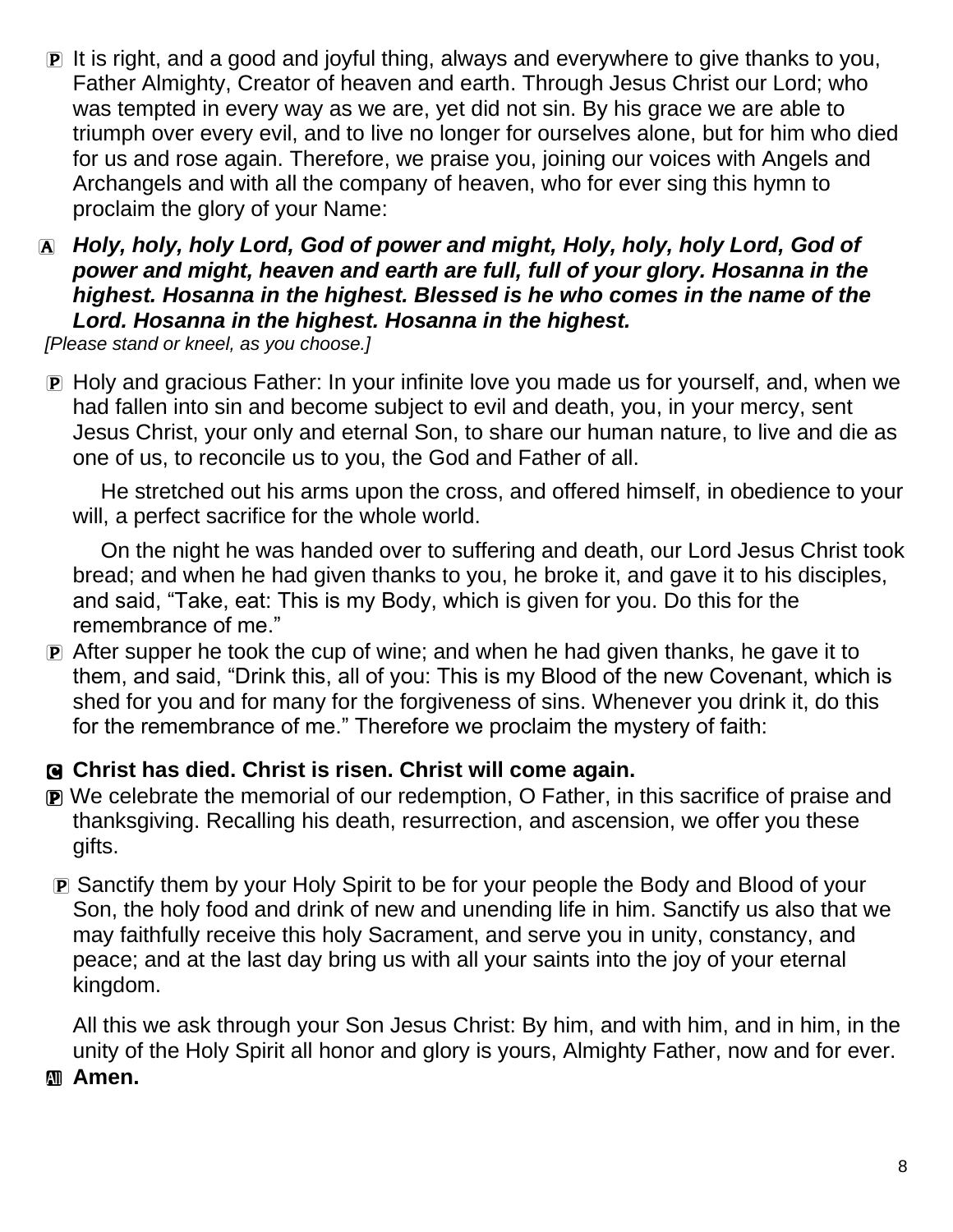### **THE LORD'S PRAYER**

- P And now as our Savior Christ has taught us, we are bold to say:
- $\mathbf{m}$  **Our Father, who art in heaven, hallowed be thy Name, thy kingdom come, thy will be done, on earth as it is in heaven. Give us this day our daily bread. And forgive us our trespasses, as we forgive those who trespass against us. And lead us not into temptation, but deliver us from evil. For thine is the kingdom, and the power, and the glory, for ever and ever. Amen.**

## **THE BREAKING OF THE BREAD**

P This is the true bread which comes down from heaven and gives life to the world.

## C **Whoever eats this bread has Eternal Life.**

**FRACTION ANTHEM** *Jesus, Lamb of God* S. 164

### *Jesus, Lamb of God: have mercy on us. Jesus, bearer of our sins: have mercy on us. Jesus, redeemer, redeemer of the world: give us your peace, give us your peace.*

P The Gifts of God for the People of God. Take them in remembrance that Christ died for you, and feed on him in your hearts by faith, with thanksgiving.

[**PLEASE FOLLOW THESE NEW PROCEDURES:** *To ensure social distancing, please go forward to receive Holy Communion one at a time, following the directions of the usher, who will let you know when it's your turn. Two people will stand in front of the altar to distribute the consecrated wafers. Please keep your mask on, receive the wafer, and return to your seat by the side aisle. After returning to your seat, you may remove your mask to consume your wafer.*]

**COMMUNION CHANT** *Bless the Lord, My Soul [Please repeat this chant until the musician stops playing the tune.]*

> *Bless the Lord, my soul, and bless God's holy name. Bless the Lord, my soul, who leads me into life.*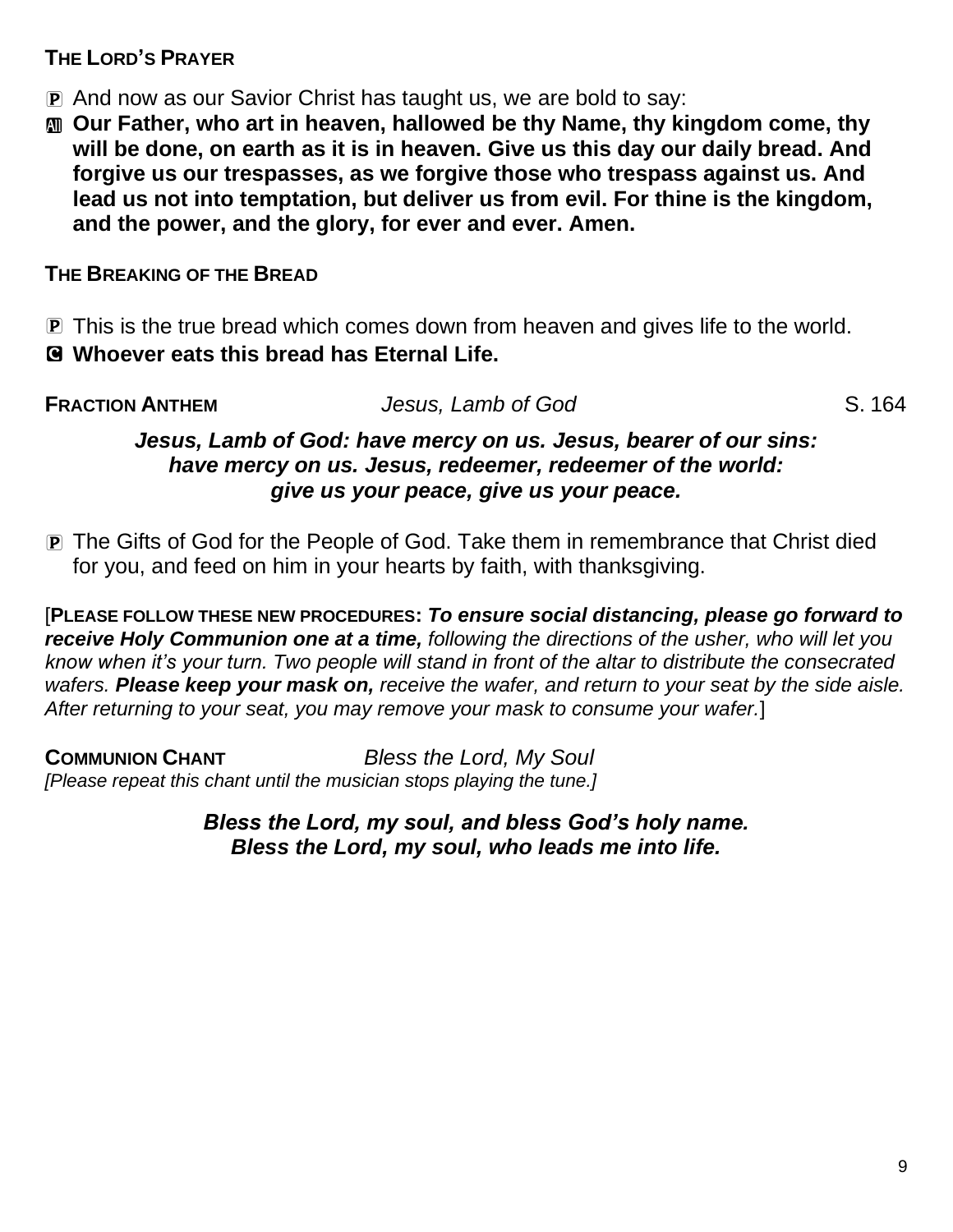**PRAYER AFTER COMMUNION** *[Please stand or kneel, as you choose.]*

 $\mathbf{P}$  Let us pray...

C **Eternal God, heavenly Father, you have graciously accepted us as living members of your Son our Savior Jesus Christ, and you have fed us with spiritual food in the Sacrament of his Body and Blood. Send us now into the world in peace, and grant us strength and courage to love and serve you with gladness and singleness of heart; through Christ our Lord. Amen.**

**THE BLESSING**

*[Please stand.]*

P The Wisdom of God, the Love of God, and the Grace of God strengthen you to have the faith, heart, and hands of Christ in this world, as you go from here blessed in the name of the Holy Trinity, God the Father, God the Son, and God the Holy Spirit.

C **Amen.**

**SENDING HYMN** *O Love, How Deep, How Broad* **H. 448 vs 1,6** 

*O love, how deep, how broad, how high, how passing thought and fantasy, that God, the Son of God, should take our mortal form for mortals' sake!* 

*All glory to our Lord and God for love so deep, so high, so broad; the Trinity whom we adore forever and forevermore.*

**THE DISMISSAL** 

D Let us go forth in the name of Christ.

C **Thanks be to God.** 

**POSTLUDE** *Toccata from Gothic Suite* JL. Boéllmann